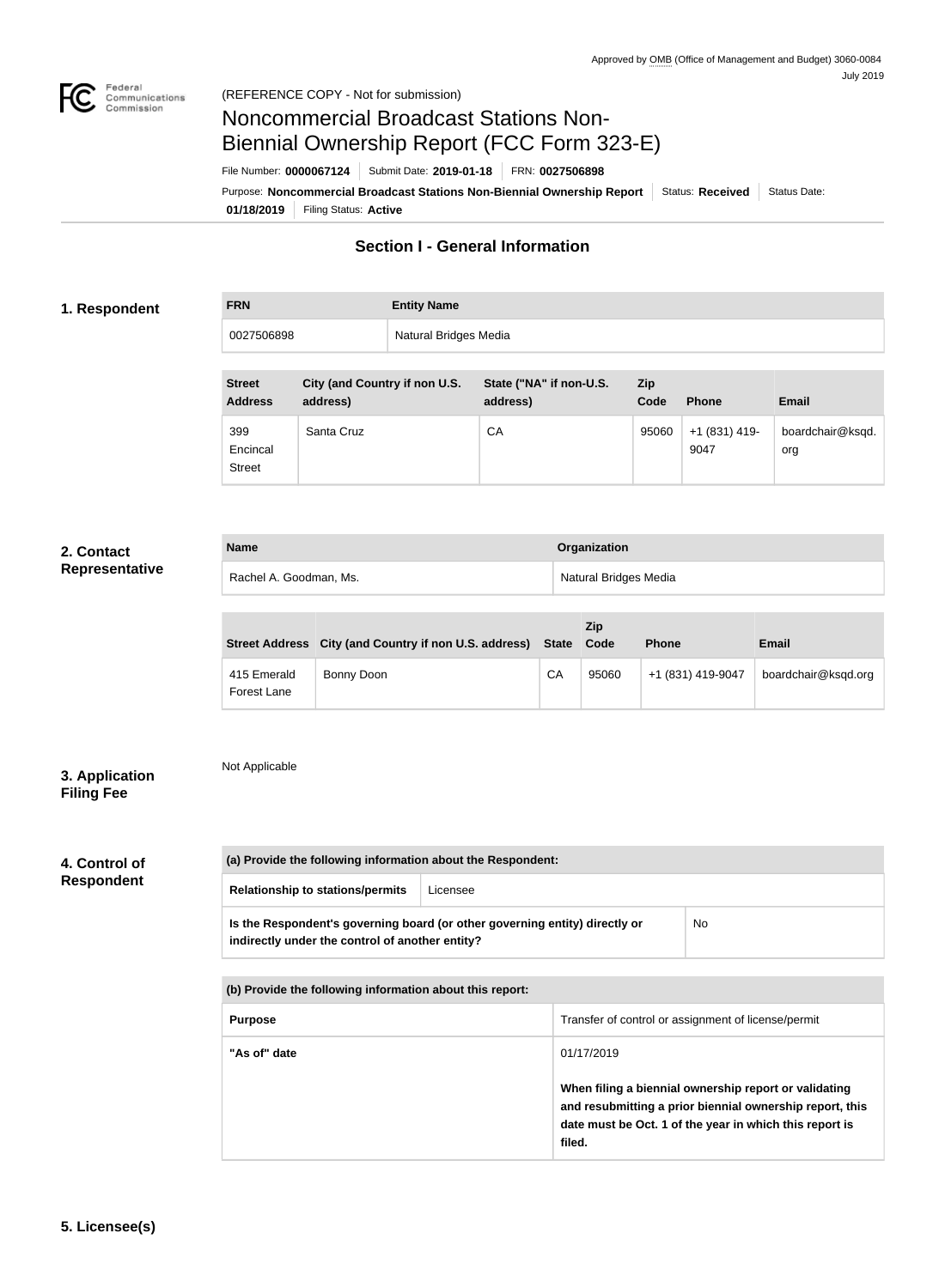**/Permittees(s) and Station(s) /Permit(s)**

**Respondent is filing this report to cover the following Licensee(s)/Permittee(s) and station(s)/permit(s):**

| Licensee/Permittee Name |                   |             |            |                |
|-------------------------|-------------------|-------------|------------|----------------|
| Natural Bridges Media   |                   | 0027506898  |            |                |
| Fac. ID No.             |                   |             |            | <b>Service</b> |
| <b>KSRI</b>             | <b>SANTA CRUZ</b> |             | СA         | FM             |
|                         | <b>Call Sign</b>  | <b>City</b> | <b>FRN</b> | <b>State</b>   |

#### **Section II – Non-Biennial Ownership Information**

Licensee/Permittee Respondents should list all contracts and other instruments set forth in 47 C.F.R. Section 73.3613(a) through (c) for the facility or facilities listed on this report. If the agreement is a network affiliation agreement, check the appropriate box. Otherwise, select "Other." Non-Licensee/Permittee Respondents should select "Not Applicable" in response to this question. **Section 73.3613** 

Not Applicable.

**2. Ownership Interests**

**1. 47 C.F.R.** 

**Documents**

**(a)** Ownership Interests. This Question requires Respondents to enter detailed information about ownership interests by generating a series of subforms. Answer each question on each subform. The first subform listing should be for the Respondent itself. If the Respondent is not a natural person, also list each of the officers, members of the governing board (or other governing entity), stockholders, and any other persons or entities with a direct attributable interest in the Respondent pursuant to the standards set forth in 47 C.F.R. Section 73.3555. (A "direct" interest is one that is not held through any intervening companies or entities.) List each interest holder with a direct attributable interest in the Respondent separately.

Leave the percentage of total assets (Equity Debt Plus) field blank for an interest holder unless that interest holder has an attributable interest in the Respondent solely on the basis of the Commission's Equity Debt Plus attribution standard, 47 C.F.R. Section 73.3555, Note 2(i).

In the case of vertical or indirect ownership structures, list only those interests in the Respondent that also represent an attributable interest in the Licensee(s) or Permittee(s) for which the report is being submitted.

Entities that are part of an organizational structure that includes holding companies or other forms of indirect ownership must file separate ownership reports. In such a structure do not report, or file a separate report for, any interest holder that does not have an attributable interest in the Licensee(s) or Permittee(s) for which the report is being submitted.

Please see the Instructions for further detail concerning interests that must be reported in response to this question.

The Respondent must provide an FCC Registration Number for each interest holder reported in response to this question. Please see the Instructions for detailed information and guidance concerning this requirement.

| <b>Ownership Information</b>                          |                                     |                      |  |  |
|-------------------------------------------------------|-------------------------------------|----------------------|--|--|
| <b>FRN</b>                                            | 0027506898                          |                      |  |  |
| <b>Entity Name</b>                                    | Natural Bridges Media               |                      |  |  |
| <b>Address</b>                                        | PO Box                              |                      |  |  |
|                                                       | <b>Street 1</b>                     | 399 Encincal Street  |  |  |
|                                                       | <b>Street 2</b>                     |                      |  |  |
|                                                       | <b>City</b>                         | Santa Cruz           |  |  |
|                                                       | State ("NA" if non-U.S.<br>address) | CA                   |  |  |
|                                                       | <b>Zip/Postal Code</b>              | 95060                |  |  |
|                                                       | Country (if non-U.S.<br>address)    | <b>United States</b> |  |  |
| <b>Listing Type</b>                                   | Respondent                          |                      |  |  |
| <b>Positional Interests</b><br>(check all that apply) | Respondent                          |                      |  |  |